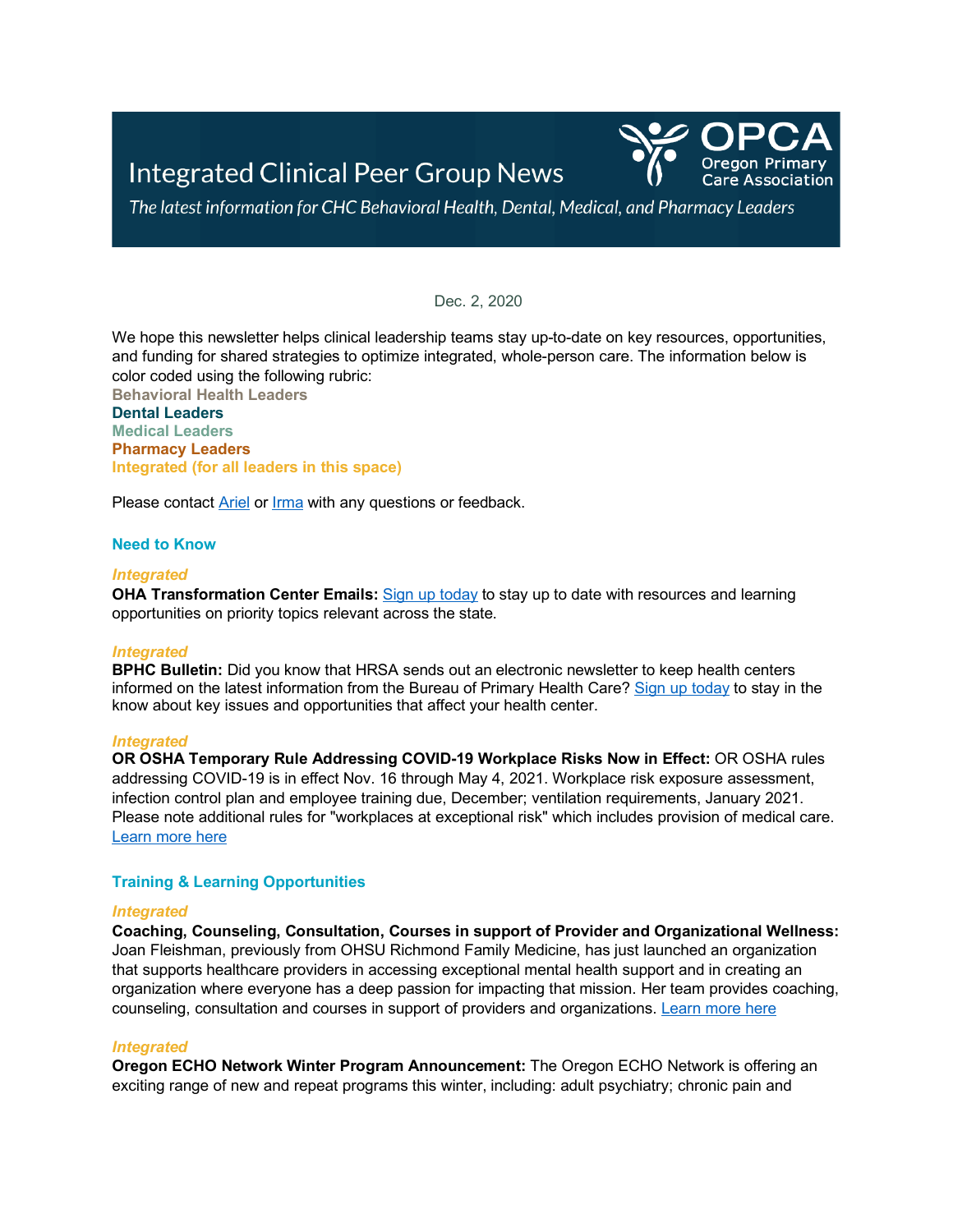opioids; effective systems for treating addiction; substance use disorders in hospital care; and trauma informed care for health and allied professionals. [Check out the program descriptions to learn more.](https://www.oregon.gov/oha/HPA/dsi-tc/Documents/Winter%202021%20Program%20Guide.pdf)

### *Integrated*

**Learn About PCPCH Changes:** 2020 has brought many changes, including to the PCPCH standards. OHA has [new webinars and tools](https://www.oregon.gov/oha/HPA/dsi-pcpch/Pages/Resources-Technical-Assistance.aspx) available to help you stay up-to-date with the latest standards.

# *Integrated*

**Trauma Informed, Resilience-Oriented Approaches Learning Community:** How can you go beyond awareness to creating sustainable organizational change that addresses trauma and nurtures resilience? Through a series of coaching calls, webinars, [and access to a national community centered](https://www.thenationalcouncil.org/wp-content/uploads/2020/10/TIROC_RFA-1-1.pdf?daf=375ateTbd56)  [on specific implementation topics,](https://www.thenationalcouncil.org/wp-content/uploads/2020/10/TIROC_RFA-1-1.pdf?daf=375ateTbd56) you'll be able to respond to your organizational needs.

#### *Integrated*

**Applications Open for CHC's Health Professions Student Training:** The collaborative is designed to provide transformational strategies and coaching support to help FQHCs evaluate, replicate, and sustain a health professions student training program at their organization. For more information, please contact [NCA,](mailto:nca@chc1) or visit thei[r website.](http://www.chc1.com/nca) [Click here for the application process.](https://www.regpack.com/reg/templates/build/?g_id=100906407&utm_source=Workforce+Development+NCA+Announcments&utm_campaign=c415a73953-learn-collaborative-HPS-11-18&utm_medium=email&utm_term=0_44e71a91e9-c415a73953-91800533)

#### *Integrated*

**Free Health Care Interpreter Training Scholarship for Candidates in PacificSource CCO Service Areas:** The Oregon Health Care Interpreters Association (OCHIA) is partnering with PacificSource to offer its OHA approved online 60-hour Health Care Interpreter training from **Jan. 2 - March 6, 2021.** This 10-week online course held on Saturdays prepares individuals to pass the state requirements for Health Care Interpreter qualification and certification credentials. These full scholarships benefit bilingual individuals currently living and working in the following counties where PacificSource offers services: **Hood River, Wasco, Jefferson, Crook, Deschutes, Northern Klamath (Zip codes 97731, 97733, 97737, and 97739), Marion, Polk, and Lane.** If you are interested, [pre-register](http://ohcia.org/pacificsource) by **Dec. 11.** Space is limited, first come, first served.

#### *Dental Leaders*

## **OPCA Hosts Open Space Call**

# *Dec. 16 from 8:30-9:15am PT*

The purpose of this open space is to connect with your Oregon FQHC dental leaders to talk about whatever clinical issues you need/want to discuss related to recent public health emergencies and providing much needed care to the patients in your community while taking care of your own staff and family. For more information, or if it's not on your calendar, please contact *Irma*.

#### *Dental Leaders*

**Oral Health Workforce Learning Collaborative:** In partnership with the STAR<sup>2</sup> Center, NNOHA is seeking interested health centers to participate in the [Oral Health Workforce Learning Collaborative.](https://docs.google.com/forms/d/e/1FAIpQLSdVbPGedU6wolPLt3drKYMVv3z7Ex8fD1cypgG6gjLi0ENv1g/viewform) This Learning Collaborative will focus on developing a recruitment and retention plan for dental team members in health centers. With the current climate, health centers experienced many changes to their dental workforce. This Learning Collaborative will give health centers the opportunity to create a framework to enhance their oral health workforce. The Learning Collaborative will take place from January to June 2021 and will involve five virtual sessions.

### *Dental and Medical Leaders*

**Quality Improvement Training, TA for Primary Care: Diabetes Control and Dental Care for Patients With Diabetes**

*Jan. 28, 1-4pm PT*